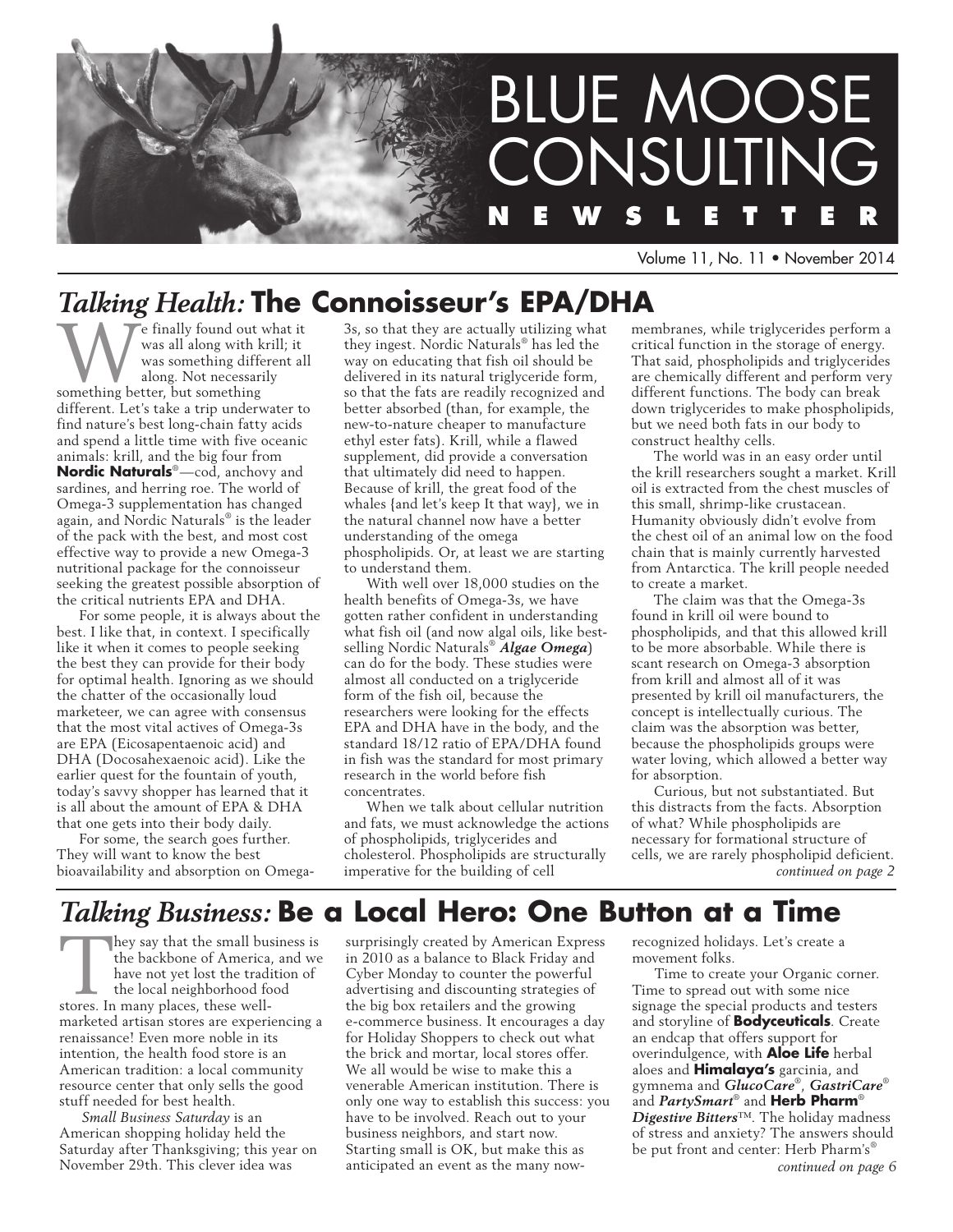## **The Connoisseur's EPA/DHA** *continued from page 1*

We are EPA/DHA deficient. If you want more Omega-3s—which do have important function—take chia oil or flax; but if you want the anti-inflammatory benefits of EPA/DHA then you need to both count the numbers and know the structure that they are delivered in. Krill is different, but not better.

Nordic Naturals® *Ultimate Omega*® is still unrivalled. One should never forget that this product is pure, fresh and sustainably harvested; but it also is the most economical way to get a naturaltriglyceride form of high amounts of EPA and DHA. Numbers. Krill has low levels of these key nutrients, which is why krill people strive to convince themselves that their absorption is ultra-superior: that, and a massive national marketing budget concentrating on tv advertising.

I have no interest in krill chest oil. But if a person is intrigued by phospholipids, then there is a better source. Nordic Naturals® recently introduced their new *Omega Phospholipids*™ product. This product is absolutely unique on the market at this time: though we can once again expect the industry to follow! *Omega Phospholipids*™ provides an Omega-3 product that offers the best of both worlds, if that is what you are looking for. And not only does Nordic Naturals® have the best value of any product on the market for the amount of EPA/DHA per serving, but we cannot forget the M.A.P. sales Policy,

## **MORE NORDIC DEALS SPECIAL DEALS: SO MANY DEALS from Nordic Naturals**® **that they do not FIT on the normal sale box ad!**

### *Look at these super savings*

\*\*\*\***Buy One, Try One** (shrink wrap): great way to introduce new items!! two best-sellers with free sample sizes shrink-wrapped attached 1) Ultimate Omega® 180 ct [+ Nordic Berries® 20 ct *free*] SKU 11010 2) Vitamin C Gummies 60 ct [+ Algae Omega 20 ct *free*] SKU 11020 *a great way to introduce Algae Omega to everyone*

**\*\*\*\* Available NOW: perfect for the Holidays TRAVEL-SIZE BOTTLES: two (2) new POP displays for cash register + endcaps** Nordic Omega Gummies®: 10-day or Vitamin D Gummies 20-day supply. Wild Berry flavor 1000 pectin-based + gelatin free \*\*\*\**Ask your BMC Rep about the Special Deals on both the 120 ct + 200 ct Nordic Berries* Through November 30th, 2014. Special restrictions apply order through Rep.

*The #1 Children's Vitamin in the U.S.—An excellent deal for a top selling product*

advertising support and demoing that Nordic Naturals® does to get people to buy their products in your stores!

Nordic is not interested in selling krill. There are many reasons why many stores refuse to sell krill: ecological concerns, as well as the purity and freshness of the finished product. But ultimately it is about providing the best material to correct the global Omega-3 deficiency. Nordic found a better way: herring roe.

Herring roe is the future of phospholipid Omega-3s. Goodbye krill: see ya in the dollar store soon!

## **NEW HERB PHARM® PRODUCT So many Herb Pharm**®  **4th Quarter deals we needed more space Three (3) new Herb Pharm**®  **products just launched:** *America's #1-selling herbal liquid extract company just keeps on growing + improving* **Bilberry liquid extract** 1 oz. + 4 oz. *Traditional Support for Vision & Eye Function\** • Fully-ripened berry: Herb Pharm Quality • Certified Organic • Gluten-free • dry herb/menstruum 1:2 ratio • Extracted in purified water & certified Organic cane alcohol **Lemon Balm glycerite** 1 oz. + 4 oz. *Support for a Calm Mind & Mild Occasional Anxiety\** • Extracted with Certified organic vegetable glycerin • Great testing • Appropriate for children

• Certified Organic Melissa officinalis • Gluten Free

**Chanca Piedra liquid extract** 1 oz. + 4 oz. *Urinary & Gallbladder System Restoration* • Sustainably Wildcrafted *Phyllanthus niruri* whole herb • Hand-harvested, carefully shade-dried: dry herb/menstruum 1:5 • Extracted in Certified Organic cane alcohol + distilled water

**GREAT OPPORTUNITY to use the new cardboard Herb Pharm**®  **2-SKU cross-merchandising shelving. Two-SKUs sell better than one!** *Think 2:* Bilberry liquid extract + Eye Health™ *Think 2:* Lemon Balm glycerite extract + Children's Winter Health™ *Think 2:* Chanca Piedra liquid extract + Stone Breaker formula \* these statements have not been evaluated by the FDA. This product is not intended to diagnose treat cure or prevent any disease

*Omega Phospholipids*™ offers herring roe sourced in Norway (so we have the world's best Norwegian Fisherman standards) and from a herring fish that are already being harvested: this product is something an ocean lover or environmentalist can support. Herring roe also does Omega-3 phospholipids better than krill: and there are no fishy facts in that statement. Look at the numbers, and show the customer the numbers. "You want phospholipids: we got a better value here!'

The educational moment for the consumer is how much EPA and DHA and, the amount of phospholipids. In this regard, *Omega Phospholipids*™ far outshines any product on the market. This product is a combination of the anchovy/ sardine oil that made *Ultimate Omega*® the #1 selling Omega-3 fish oil in the USA, and this amazing herring roe provides both more omega phospholipids and more herring-roe EPA/DHA than kill oil.

Nice job, again, Nordic Naturals®. Here is a product that can move people away from drug stores and krill and the scientifically invalid lie of one pill is all that you need, (some marketers have no ethics!) and to a product for people who want the best.

My dollar still is on natural triglyceride fish oil, and the anchovy-sardine and cod natural triglyceride products. There is just too much science there: the stuff works and the cost is reasonable. There are people who will say, my health is the most important thing, and give me the best triglyceride-phospholipid product available. Again, it is Nordic Naturals®

I will start to add herring roe into my diet by rotating with the *Omega Phospholipids*™. The story continues to unfold. EPA/DHA-rich phospholipids from a fish egg is a figuratively like a

*continued on page 8*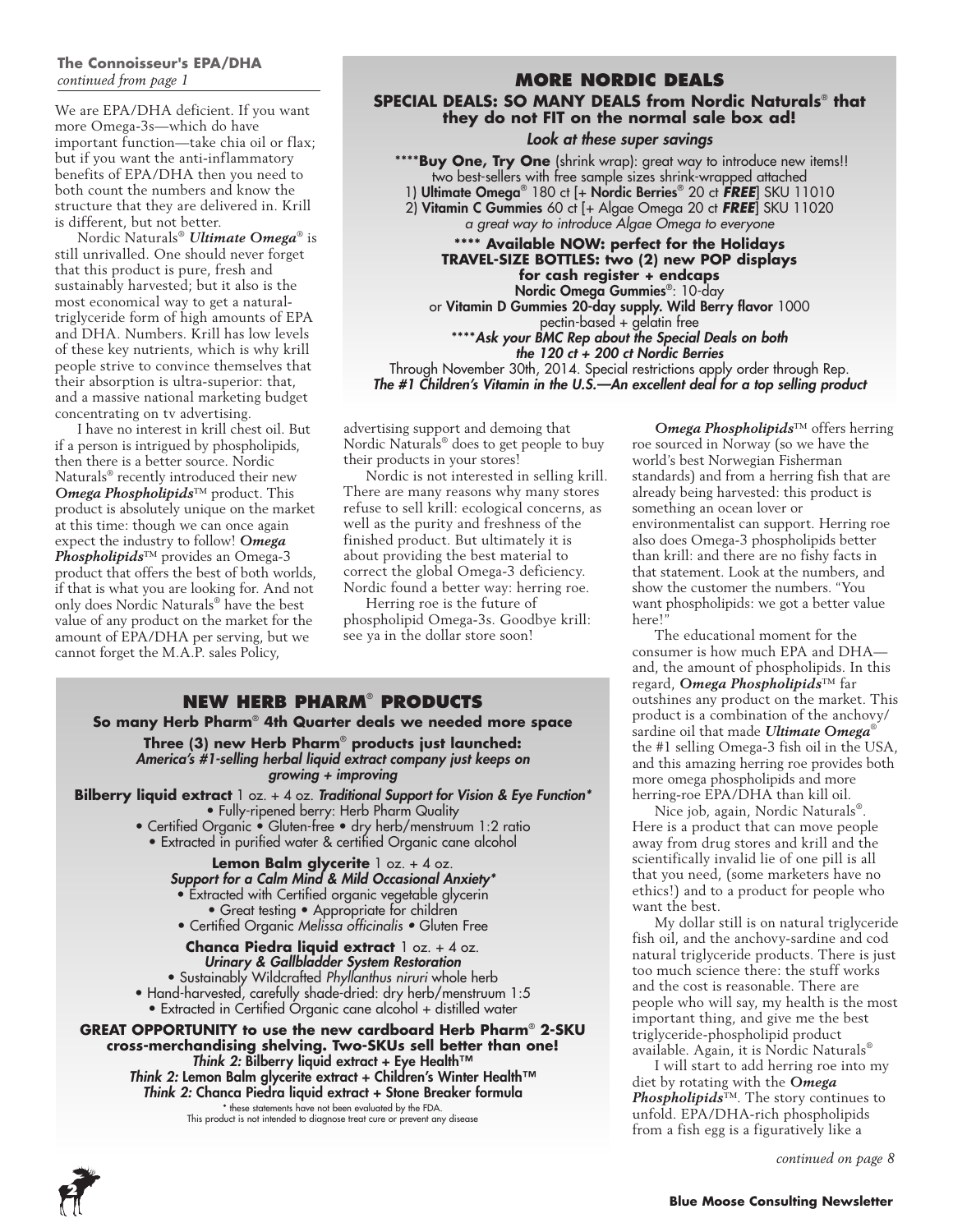

**SUPER HERB PHARM**® **4TH QUARTER PROMOTIONS Two spectacular sales: Immune Health + Stress Support** Two Promotions, same buy-in guidelines: must use Promo codes (products identified apply to respective Promotions only)^\*^ **Choose how you want to Save & Promote:** level 1: order between 1-35 units to receive **25% OFF**^ level 2: order 35+ units to receive **30% OFF**^ ^ must mention Promo Code to receive discount **1) Herbal Immune Support Promotion\*\*** ends December 31 \*\*must use Promo Code: "DSEA" from the following items: 1 oz. • Black Elderberry liquid extract^ • Super Echinacea® liquid extract • Black Elderberry glycerite^ • Echinacea^ glycerite • Children's Echinacea™^ • Echinacea/Goldenseal liquid extract • Children's Winter Health™ • Echinacea^ liquid extract • Immune Defense™ • Super Echinacea® capsules • Virattack™ • Golden Echinacea™ liquid extract^ • Soothing Throat Spray • Golden Echinacea™ glycerite • Olive^ liquid extract • Oregano^ Spirits™ liquid extract • Umckaloabo^ liquid extract **2) Stress & Anxiety Support Promotion\*\*,** ends December 31 \*\*must use Promo Code: "Q414" from the following items: 1 oz.<br>• Anxiety Soother™ liquid extract • Kava liquid extract • Anxiety Soother™ capsules • Kava capsules • Ashwagandha^ liquid extract • Nervous System Tonic™• Good Mood™ liquid extract • Stress Manager™ liquid extract • Lemon Balm^ Blend liquid extract • St John's Wort liquid extract • Passionflower^ liquid extract • St John's Wort glycerite • Passionflower^ capsules • St John's Wort capsules all capsules are vegetarian capsules. \*^\* not to be combined with any other promotions

## **\*MAJOR Announcement:**

Not represented by BMC in NJ Not represented by BMC in NJ, SC Herb Pharm<sup>®</sup> is switching to Certified Organic Vegetable Glycerin. *\*Product name change:* Smoker's Assist™ is now Smoker's Replacement™ SAME FORMULA! Oat "milky" seed, Licorice root, Lobelia herb & seed, Nutmeg seed

**TERNATIONAL** 

**Health Education & Health Products & Aloe Vera** 

## *November Specials* **20% OFF 18 ea. – mix & match Herbal Aloe blends + Animal Aloe**

(discount should be requested when placing order)

*Concentrates with herbal extract: Super Effective health antidotes for the Thanksgiving season for the whole family!*

**• Detox Plus** – 16 + 32 oz. liquids Supporting digestion, detoxification & renewal. More effective than other Detox formulas with concentrated whole leaf Aloe, + the 10 Herbal Extracts [not diluted with water]. Delicious lemon lime herbal taste.

**• Stomach Plus** – 16 + 32 oz. liquids Works fast to soothe + calm digestive upset, occasional indigestion, bloating, nausea + gas with herbal extracts of slippery elm, chamomile + more. Suitable for children, adults, and even pets.

**• Animal Aloe for Pets!** 4 oz. Reduce Vet Bills. Safe & Natural – Herbal Bitter for digestive + skin support – Very Effective! Soothing to hotspots, flea bites, irritation + minor skin eruptions, hair loss, skin abrasions, scarring & also may be brushed on gums

for tooth + gum treatment. Edible: squeeze on pet food too A GREAT STOCKING STUFFER FOR EVERY ANIMAL LOVER!

### *Coming Soon:*

**Aloe Mist: Ultimate Skin Spray Treatment** 4 oz + 2 oz 99% Certified Active Aloe. Whole Leaf Aloe Vera plus Vitamins A, C, E, (ALA) Alpha Lipoic Acid, L-Proline & Herbs • Skin Condition • Moisturizer • Refreshing Grapefruit Scent



## **HARVEST BIG Savings on Wellness Products**

044 L-Glutamine<sup>^</sup> 500 mg

- Vcaps<sup>® 50s</sup> 046 L-Glutamine<sup>^</sup> 500 mg
- Vcaps® 100s 052 L-Lysine^ 500 mg Vcaps®
- $50<sub>e</sub>$ 054 L-Lysine<sup>^</sup> 500 mg Vcaps<sup>®</sup>

 $100<sub>5</sub>$ 062 NAC^ [N-Acetyl Cysteine]

**500 mg Vcaps®** 30s<br>064 **NAC^ 500 mg Vcaps®** 60s<br>065 **NAC^ 500 mg Vcaps®** 90s

093 L-Tryptophan 500 mg Vcaps® 30s

- 094 **L-Tryptophan 500 mg**<br>Vcaps® 60s
- 111 Super Earth® Single Daily Multiple (iron-free)^ 30 caplets 113 Super Earth® Single Daily

Multiple (iron-free)^ 60 caplets 115 Super Earth® Single Daily<br>Multiple (iron-free)^ 90 caplets

- Multiple (iron-free)^ 90 caplets<br>117 Super Earth® Single Daily<br>Multiple (with iron)^ 30
- caplets 119 Super Earth® Single Daily Multiple (with iron)^ 60
- caplets 121 Super Earth® Single Daily Multiple (with iron)^ 90

caplets *ALL Vitamin D3 (lanolin) Vcaps® in health food stores, with M.A.P.* 304/305 Vitamin D3 (lanolin)

400 IU^ Vcaps® 90s/180s 311/313 Vitamin D3 (lanolin) 1000 IU^ Vcaps® 90s/180s

314/315 Vitamin D3 (lanolin) 2000 IU^ Vcaps® 90s/180s

368 369 Vitamin D3 (lanolin) 5000 IU^ Vcaps® 60s/120s 334 Super Earth® Antioxidant Formula^ 30 caplets 336 Super Earth® Antioxidant

- Formula^ 60 caplets<br>416 **B-Complex^ 100 mg**<br>Vcaps® 50
- 418 B-Complex<sup>^</sup> 100 mg Vcaps® 100
- 439 Liquid CellularActive® Methylcobalamin B12 1000
- mcg (raspberry) 2 fl. oz. 444 Liquid CellularActive®
- Methylcobalamin B12 5000 mcg (raspberry) 2 fl. oz. 534/536 Mega Bio-C Formula^
- Vcaps® 90s/180s 550 Super Quercetin® 500 mg^
- Vcaps® 30s 552 Super Quercetin® 500 mg^
- Vcaps® 60s 553 Super Quercetin<sup>®</sup> 500 mg<sup>^</sup>
- Vcaps® 90s 715 Calcium Citrate Magnesium PLUS Vitamin D3^ caplets 90s
- 717 Calcium Citrate Magnesium PLUS Vitamin D3<sup>^</sup> caplets
- 180s 745 EarthSweet® Chewable
- Zinc^ 15 mg lozenges (natural

orange flavor) 60s *ALL CellularActive® CoQ10 Ubiquinol in Vegetarian softgels* 787/788 CellularActive® CoQ10

**Ubiquinol 25 mg Vegetarian**<br>**softgels** 30s/ 60s ^signifies Kof-K Kosher certified

- 790/791 CellularActive® CoQ10 Ubiquinol 50 mg Vegetarian
- softgels 30s/60s 792/793 CellularActive® CoQ10 Ubiquinol 100 mg Vegetarian
- softgels 30s/ 60s 798/799 CellularActive® CoQ10 Ubiquinol 200 mg Vegetarian
- softgels 30s/60s 841/843 Astaxanthin 4 mg
- Vegetarian softgels 30s/60s 893 Super Bromelain^ 500 mg Vcaps® 30s
- 894 Super Bromelain^ 500 mg Vcaps® 60s
- 895 Super Bromelain^ 500 mg Vcaps® 120s
- 1113 Vegetarian Glucosamine
- Plus MSM^ Vcaps® 60s<br>
1115 Vegetarian Glucosamine<br>
Plus MSM^ Vcaps® 120s<br>
1131 CholesteRice®^ Vcaps® 60s<br>
1132 CholesteRice®^ Vcaps® 90s
- 
- 1266 Super Earth® Organic Greens powder^ 7.4 oz. 1268 Super Earth® Organic
- Greens powder^ 14.8 oz.<br>1304 Standardized Astragalus
- Root^ Extract Vcaps® 60s 1340 Standardized Elderberry
- Fruit Extract Vcaps<sup>®</sup> 60s
- 1382 Oil of Oregano Leaf Extract Vcaps® 60s 1385/1386 Standardized Olive Leaf<sup>^</sup> Extract Vcaps®
- 60s/120s 1394/1395 Standardized
- Turmeric Root^ Extract Vcaps®<br>60s/120s



#### *Your purchase helps rebuild the lives of Veterans + their Service Dogs Every purchase of the featured Nordic Naturals® products supports their donation of:* • A one-year supply of Omega-3s to all veterans+ their service dogs in the Paws for Veterans program • Funds for a new Paws for Veterans training facility **Featured Products: all bottle sizes of:** • Baby's DHA • Children's DHA™ • Complete Omega™ • Nordic Berries™ • Ultimate Omega® • Omega-3 • Pet Cod Liver Oil • Omega-3 Pet™ **48-pc. Floor Display\*: 25% OFF Mix & Match from eligible products Endcap Display\* 25% OFF Case Orders** One order per ship to location per month. Minimum order 5 cases, maximum 15 full cases. Retail Partners receive an additional **5% discount** Off-shelf placement is required + promotional discount passed on to consumers. **Available Promotional Support materials:** Endcap Poster, Easelback Poster, Dog Tag Necklace, Shelf Tag **eligible products:**<br>Children's DHA™ – 90 ct (01710), 180 ct (01720), 360 ct ((02720), 4 oz. (56780), 8 oz. (02723) Complete Omega™ – 60 ct (01770), 120 ct (02770), 8 oz. (02773) Omega-3 – 60 ct (01760), 120 ct (02760), 8 oz. (02763) Ultimate Omega® – 60 ct (01790), 120 ct (02790), 8 oz. (02793) Pet Cod Liver Oil – 8 oz. (53783) Omega-3 Pet™ – 90 ct (50502), 8 oz. (50504)

*Paws for Veterans, Inc.: www.pawsforveterans.com* 

Not represented by BMC in NJ, SC **Nordic News: 2 New Items:** BE THE FIRST to carry Nordic's new Omega Phospholipid: Better than Krill Omega-3 Phospholipids #01621 60 ct \$26.97/\$44.95 BEST VALUE: more phospholipids and EPA + DHA than other brands Not represented by BMC in NJ, SC \*\* Vitamin D3- 5000

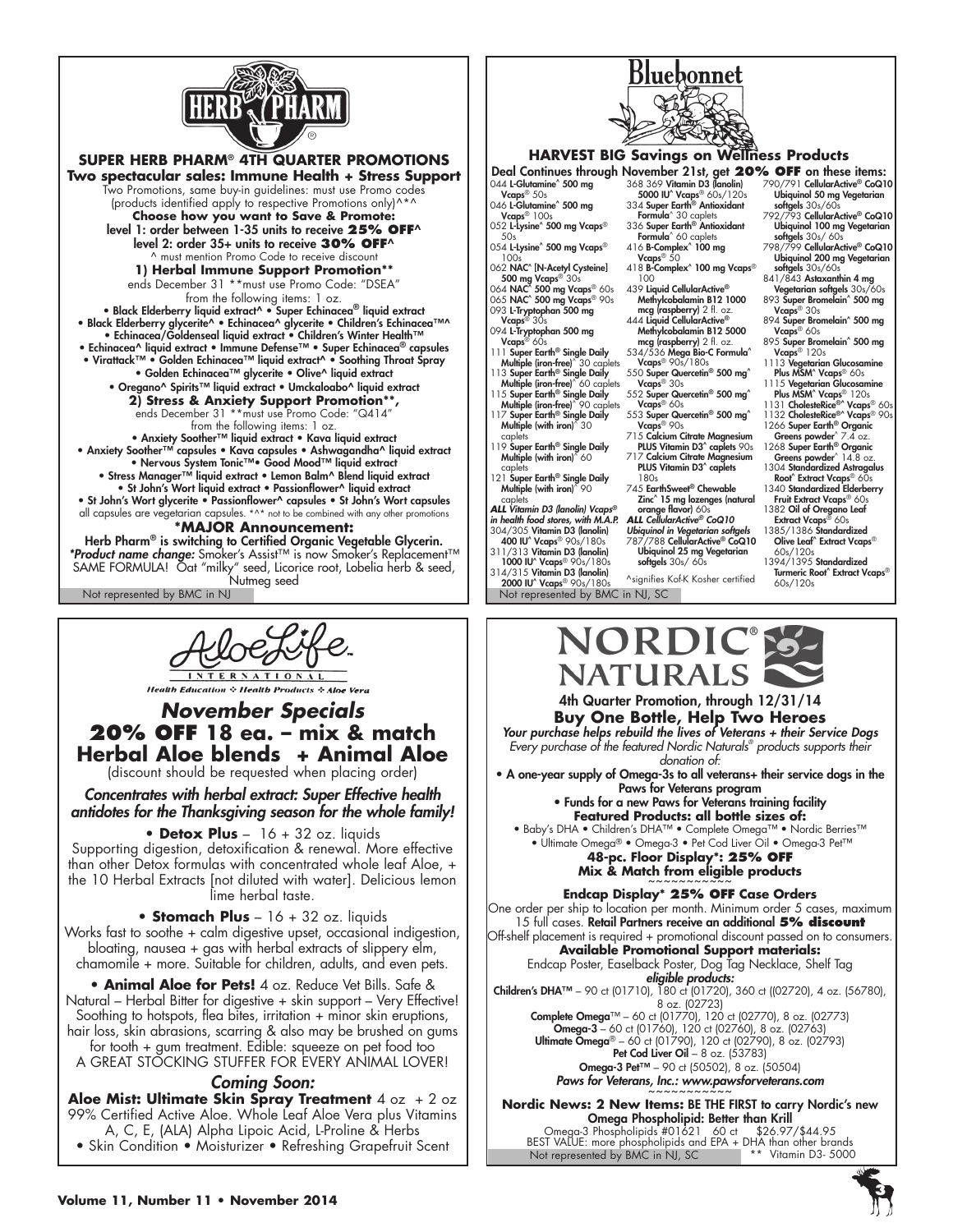

*GET READY—EXPECTED THIS MONTH: (hopefully by the 20th) PRE-ORDER NOW* **New JUVO Raw Meals**

• **Green Apple** 21.02 oz. 15 servings • **Vanilla Chai** 21.02 oz. 15 servings 55 Premium Raw Greens & Whole Foods: USDA-Certified Organic Gluten Free Soy Free, Dairy Free, Yeast Free, Nut Free. No Sweeteners, Non-GMO Certification Pending

# • **Raw Meal Fantastic Berry SLIM**

21.02 oz. 15 servings *12 kinds of berries bursting with antioxidants*. Protein Blend. Fiber Blend. Enzyme & Probiotic Blends Immunity Blend AND high-ORAC fruit + veggie Blend. ReJUVOnate Yourself!

#### ~~~~~~~~~~~~~~~ the market is there **Expo East 2014 'NEXTY Award winner' Supplements: Juvo Organic**

"The 'greens' category offers the cleanest nutrient-dense solutions for consumers. This nutritional powder entrant from Juvo was created by an oncologist who saw malnourishment as a problem among cancer patients. The company's research team went on to study 3,000 ingredients in developing the product, which contains 55 of the best raw greens and whole foods. The vanilla chai tastes great!" http://newhope360.com/natural-productsexpo-east-2014/nexty-nominees#slide-15-field\_ images-901131

# **body**ceuticals

organic bodycare **Stock up now for one of the biggest buying times of the year for body care and gift-giving** pecial Store Incentives:

**10% discount off on one (1) order** for stores that place to make a display of Bodyceutical products. They can just email/text us a pic! There will be a prize to the store that has the most creative holiday DISPLAY of Bodyceutical products. Place order through your BMC Rep COMING THIS MONTH: beautiful new travel-sized

Holiday Gift Collections Your BMC Rep will have pics and info soon

### **Stock up on stocking stuffers for the Holiday Season! \*10% off LINE DRIVE**

(and that means EVERYTHING IS ON SALE!) .<br>+ FREE SHIP on all orders of \$100 or more (must use CODE "NOVGIFTS" to receive discount. Discounts not automatically applied)<br>**HOT DEALS** 

#### **These products^ 25% OFF in November!**  - current stock only, no backorders so order early for

BEST SELECTIO - not to be combined with any other deals

(must use CODE "NOVHOTDEAL" to receive discount. Discounts not automatically applied) **^Neroli Hydrating Facial Mist:** order 4 and FREE

TRAVEL SIZE NEROLI MIST! Special whsl \$7.13 each **^ALL BODYCOCKTAILS on sale:** MAKE GREAT STOCKING STUFFERS!

Only 6.19 each wholesale – sale retail just \$10.95! **^VITAMIN C Facial Crème** – for most skin types. Includes a FREE tester and sample! only \$9.68 per jar!

**TRAVEL & GIFT SETS AVAILABLE** & shipping mid-November. *Stay tuned for pre-order info!*



**HERBAL HEALTHCARE** 

## **November + December Promotion**

2 months to save, through Dec. 31. 2014 **15% OFF**^ **in units of 3 ea.**  (for independent retailers) ^MUST mention Promo to get discount when ordering

## **Herbal Formulations**

HeartCare® 120 veg caps *Provides multifold beneficial support to the cardiovascular system, peripheral circulation, and support during physical exertion* Koflet® 20 lozenges

*a warm and tingling herbal lozenge which assists the normal function of bronchial mucous membrane and muscles. Helps support a healthy + normal immune system function*

## **20% OFF PartySmart**®

• Clinically Proven • Safe & Effective 1 veggie cap One is all you need. PartySmart® leads its category with 4 human clinical trials

> *Himalaya Herbal HealthCare: Our Science. Your Life™*



olive oil base. *Topically Applied Herbal Answers. Action Remedies*®



## **PRICE DECREASE ON VEGETARIAN OMEGA-3's**

ChiaOmega® just became even more affordable

*New, superior source chia oil, at a lower price: all 60 veggie softgels: Join the Chia Revolution™* ^**CHIA Omega® + CoQ10** ^**CHIA Omega® + EPA & DHA** ^**CHIA Omega® + Enzymes CHIA Omega® + D3**

(lanolin/vegetation) more ALA Omega-3 than any other source on the planet: 1050 mg 2 caps NSF for Sport Certified

^ American Vegetarian Association certified VEGAN

## ~~~~~~~~~~~~~~~~ **Dr. Ohhira's Probiotics AWARD-WINNING**

Dr. Ohhira's Probiotics honored as 6-TIME Winner of Better Nutrition magazine's

## **"BEST OF SUPPLEMENTS" Award**

go to [www.essentialformulas.com/efi. cgim?template=dr\_ohhira\_index] to view a 3:47 minute video on the unique Dr. Ohhira probiotic fermentation process

*www.ChiaOmega.com GOOD FOR YOU, GOOD FOR THE PLANET™*



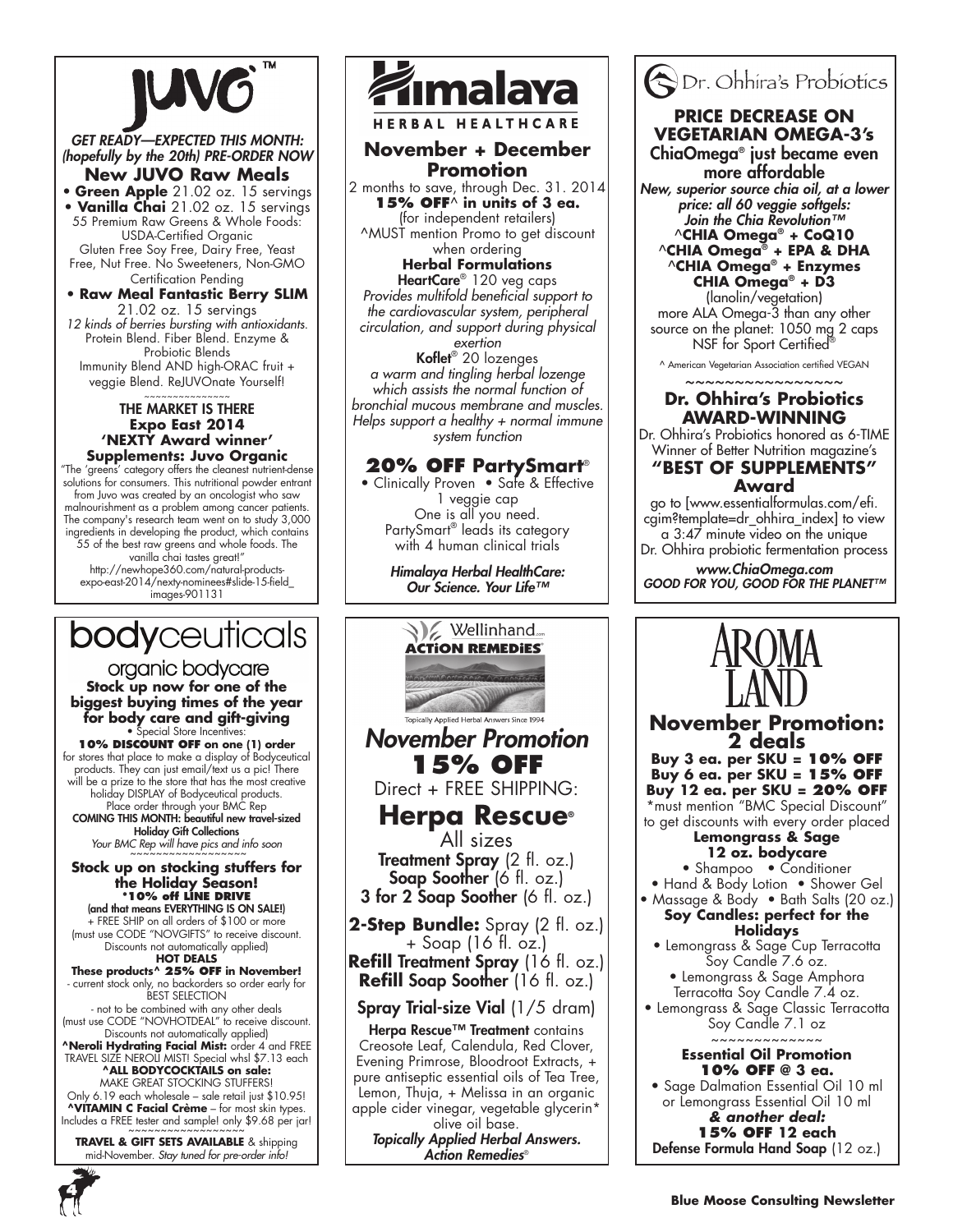



# **NOVEMBER LIP CARE Line Drive 25% OFF** *Coming mid-Month* **USDA Organic, Fair Trade-Certified Lip Scrubs**

• Made with 60% Fair Trade Certified™ sugar to exfoliate and polish

• Organic coconut + olive oil and jojoba condition and protect

• 0.5 oz glass jars. 6-pc display SRP. \$9.99

• Three flavors: mint, vanilla bean, brown sugar.

• Intro promo: **25% OFF** through December 31, 2014

*The Best Lip Balm for the World*

# **MushroomScience**®

**November Promotions Maitake 6 ea. per SKU 10% OFF 9 ea. Per SKU 15% OFF**

**Maitake Gold 404**®  $1 oz.$ 

**Maitake Organic** 300 mg per serving 90 Vcaps ~~~~~~~~~~~~~~~~~~~~~

## *NEW*

**il Wha® Ginseng** World Leader in Ginseng Science GinST-15 enzyme fermented ginseng extract liquid Elixir + gelcaps

**Opening order discounts 10% OFF 3 ea. SKU**

## **15% OFF 6 ea. per SKU**

*Setting the standard for quality in medicinal mushrooms since 1994!*

**NEWTON** homeopathics

**Nurturing Naturally Since 1987** 

**NOVEMber PROMOTIONS 20% OFF Select OTC formulas** 

Liquid or pellet complexes (Qty 6+ per SKU)\* listed below)

- Blues~Mood Support (N035)
	- Shingles (N073)
- Kids Bowel~Digestive Care (F029)
- Pets Energy~Vitality Assist (P024)

Blues~Mood Support: Formulated for associated symptoms such as grief, despondency, difficult concentration, irritability, oversensitivity and prolonged sadness.

Shingles: Formulated for associated symptoms such as pain, burning, itching, swelling and skin eruptions.

Kids Bowel~Digestive Care: Formulated for digestive health and for associated symptoms such as weak digestion, nausea, burning, bloating, gas, cramping and pressure.

Pets Energy~Vitality Assist: Formulated for symptoms associated with illness, lowered vitality and aging such as fatigue, debility, decreased appetite, enlarged glands and stress.

Not represented by BMC in NC, SC 1987-2014 • 27 Years of Excellence



# *November is Immune Health Month* **LINE DRIVE 20% OFF\*** \*36 box minimum (mix & match)

\*excludes Counter Top Display ^Discount normally applied to 48 box order ^Free shipping at \$200 ^Discounts are not given automatically. Promos must be set up 4-weeks in advance of start

dates **Make sure that your community is educated on the immune boosting properties of Oxylent™**

*Health Challenge? They should find Oxylent at the register!* **FAST, 5-in-1 support**

## Business news:

- We are getting excellent placement for the new 30 day Oxylent canisters
- Consider an Oxylent floor display for Holidays + New year's Resolutions • Keep the Oxylent flowing: with the
- Oxylent Beverage dispenser program • GREAT NEWS for that **register box** 
	- **of Oxylent!: New LOWER PRICE** on the 30-ct Oxylent Variety Pak! *DRINKOXYLENTBREATHELIFE™*

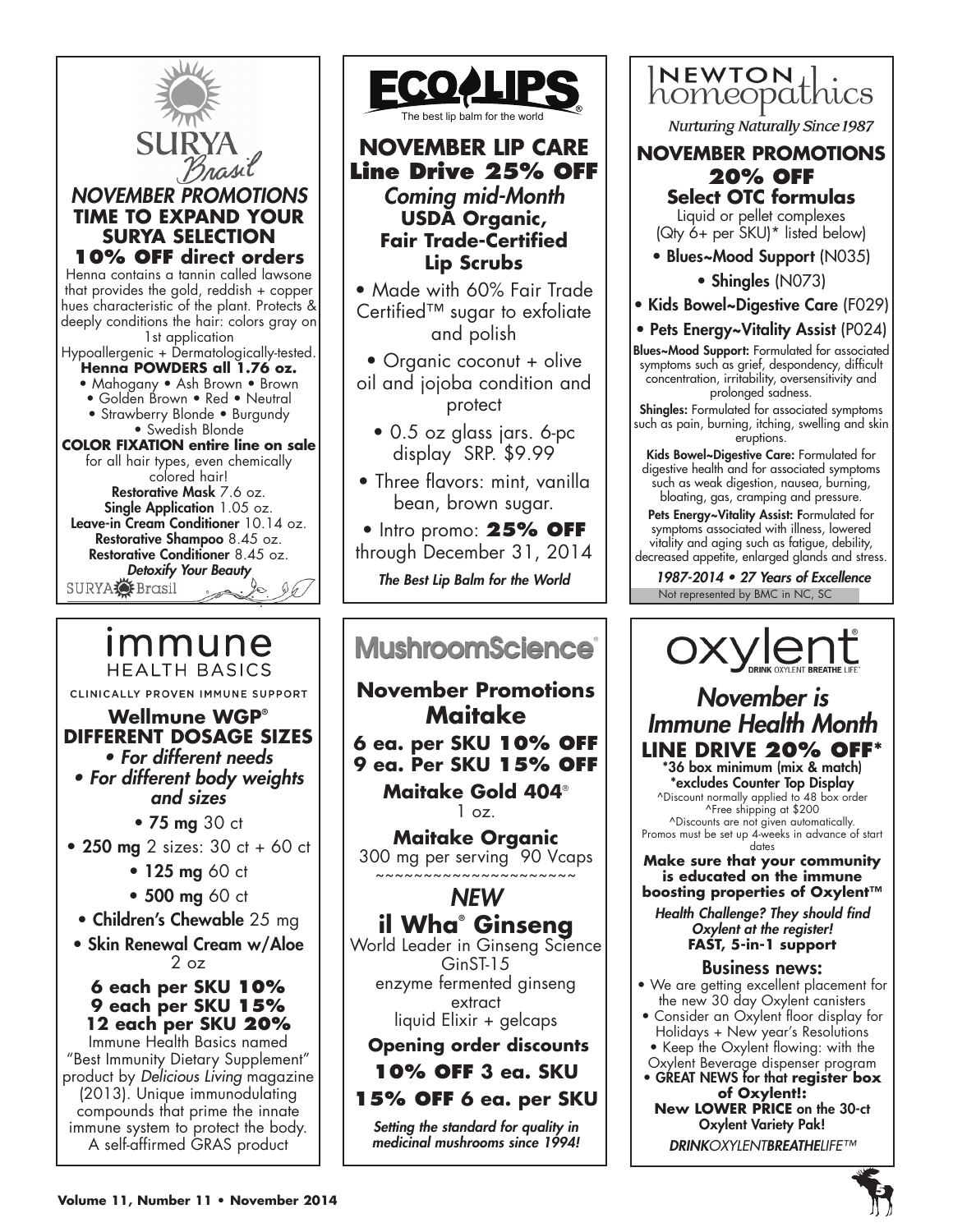## **Be a Local Hero: One Button at a Time** *continued from page 1*

Kava caps and liquid, *Anxiety Soother*™ in caps and liquids; passion flower and lemon balm, *Nervous System Tonic* and *Adrenal Support*™ along with **Bluebonnet's** Theanine and Tryptophan.

Stocking stuffers: **Aromaland**  candles are exceptional, made in-house, in the United States with quality essential oils.

Teach shoppers the social benefits of the **Blue Planet Eyewear** reading glasses and bamboo sunglasses as exceptional holiday gifts that give back. People will never think of the beauty of **Dr. Ohhira's Probiotics**® or *LiverCare*®. StressCare<sup>®</sup>, or one of the many Bluebonnet Multis (or *Extreme Edge*®) unless you create the thought in their head. The gift of health as a sign of love! There are too many sugarplums and not enough health in those stockings! Favorite gifts may just be that vegan lip balm, or *Eco Tints* or the new **Eco Lips** organic, fair trade LipScrubs! 100 extra lip balm, and 7-count **Oxylent**® box sales, for 100 stockings will make more than Santa smile

And, the best story of the Holidays is definitely the dual actions of the **Nordic Naturals**® Paws for Veterans campaign.

Here is a way to bring everyone together for healing.

Let me add another story in the Spirit of Holiday healing. *Blue Moose Consulting* holds its name because we want to assist—to consult—your store to better market yourselves in this bustling, changing economy so that you can make the changes to survive. And my personal message to you is that it is all about successful marketing. Yes, first you have to carry the best products, and know how to deliver them: but then you must get the people into your store. We should be marketing health.

One of the gurus of marketing in our lifetime is Milton Glaser.

The "I Love New York" with the love being the symbol of the heart and the NY is something I believe every reader can conjure in their mind. That is powerful marketing! The story was that Manhattan was bankrupt and drug/crime-infested in 1977. No one was gonna want to go there. The tourism industry needed a miracle. One clever logo was the linchpin: and no matter what you feel about NYC, it has certainly turned around. Glaser also did the Beatle's Yellow Submarine album, and a famous poster for The Peace Corp.

Why do I tell you this story? Well, we need to realize that how we reach out and market our mission is how we can succeed as a local business. But Milton Glaser has



BASS **Brushes** *Finest Quality Hair, Body and Skincare Accessories NOVEMBER PROMOTIONS* **20%OFF Five German-made products** *(for Independent stores only)* • 1142b **German Wet/Dry Massage Mitt:** Assorted Colors, Extra Firm • 1143 **German Wet/Dry Massage Strap:** Assorted Colors, Extra Firm, • S61-R **German Sisal Back Strap:** Original Carpet Style-Firm, Xtra High-grade, Wet/Dry • S62-R **German Med Sisal Hand Mitt:** Original Carpet Style-Firm, Xtra High-grade, Wet/Dry • S57-R **German Large Sisal Hand Mitt:** Original Carpet Style-Firm, Xtra High Grade, Wet/Dry ~~~~~~~~~~~~~~~~~~~ *NEW whether Pampering, or to show LOVE, here is the perfect bodygift* **Women's Full Body GIft Set** New item # - BGS1 UPC # - 7-36473-10651-1 Cost - \$40.00 SRP - \$79.95

*ASK YOUR BMC REP FOR DETAILS The Hair Doc Company: makers of The Green Brush® by Bass Brushes®*

## **IT'S NOT WARMING** IT'S DYING.



a new cause: a cause he believes will be his greatest legacy. It starts with a BUTTON. I hope that you will share with me an enthusiasm with this button, and the door to conversation and thought that it opens.

The button, "it's not warming", leads the curious and the caring to the website *http://itsnotwarming.com/*. The fact is simple, and it is now visually presentable. The statement, The Most Important Fact on Earth is that "it is not warming, it is dying." Go to the site, look at the simple round globe representing an earth change from green (life) to black (death). Our planet was the Garden of Eden: now Beijing is a deathtrap, and we have oil polluting water in every area of the United States. Don't get intellectual or defensive: see the visual, and see how it affects you. The image speaks truth to the essence of your being (and clears away any level of confusion). Milton Glaser has impressed me, and I am gonna support this idea.

The people of the world are distracted: they are not engaged. We need to wake them up. Politics is a lost and tainted vehicle: more on the theft of democracy later. Wear a simple visual without words: color expressing the accumulated facts of our planetary disregard. First, the question "What does that button mean?" The opportunity for human communication: you carry the message: you inspire one person to one person.

No big infrastructure, no yearly conventions or quasi-marathons. No celebrity spokespeople, or secret PAC funding. You want to be involved and be supportive, send \$5 to *http:// itsnotwarming.com/* and you will get 5 buttons: wear one and pass on the other 4. [\$15 gets you a t-shirt] All proceeds go to distributing more buttons and more t-shirts.

Wear the button and make a statement, without saying a word. Politicians will see the t-shirts and the buttons, and they will know. You are voting, you are being active—no matter what your political stripe—you are against our allowing the planet to die. It is not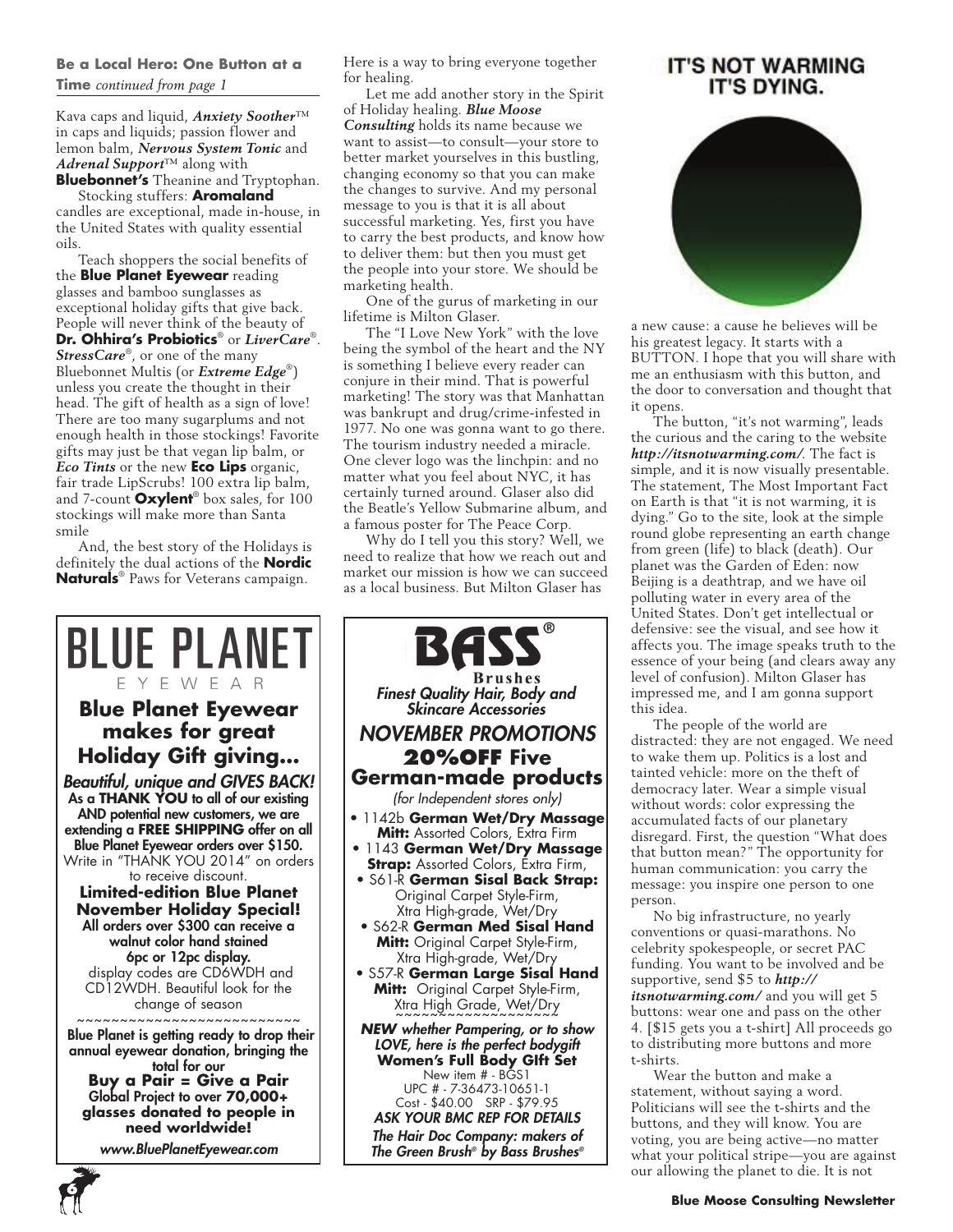"warming"…. that term is at best misleading – leading to a false comfort – or deceptively designed to lull people into false security. One button says, I want life!

The brilliance of this movement to me is the simplicity. Some people will say that they don't wear buttons (and yet they wear jewelry and perfume and sport's team uniforms), but they will still see the button. And every time that a person sees this button, their mind will fill with all the truths they know or they are learning to know. It is not warming, it is dying,

This message is not a negative, defeatist appraisal: it is a positive affirmation that YOU are willing to do good, to do what is necessary to save a life system—our planet—that is on life support. Do we remember: can we understand? (Hurricane Sandy and more violent ones to come soon, abnormal weather patterns, rising water tables, melting ice caps, tornados, the repeated scientific assessments: the hottest year on record. Poisoned soil, sprayed air, treated water laced with pharmaceuticals: on and on) Most of the industrializing world is more polluted than 18th century London or 1970s Pittsburgh or smog-choked Los Angeles or Lake Erie ever were. Human DNA is being tattooed with cancer coding. The Earth is not warming, it is dying. If I could ever be eloquent, I would not be as effective—or have greater influence—than this button. Be a Local Hero, one button at a time

Our local mid-term elections will be over before you receive this newsletter; and, no matter who wins, we need to introduce ourselves to the newly-elected officials and encourage them to lead in the best interest of the planet and its inhabitants. Since our leaders are not currently understanding their role in our societal success, we need to help them to be better leaders through education, communication and clear expectation. Hand-deliver a button to your elected official, or take a few buttons to the office, leaving your business card and an offer for the staff to come into your stores. Influence. Reach across the divide and try to build the necessary bridges. Be a force for goodness: be a local hero. Our stores should be the leaders on every issue of health!

Wear a button, give a button. Explain the buttons to your community, and your elected officials. The answer is not a Hollywood movie about spacecraft saving us from this dying planet: the answer is human problem-solving and interest, and action, and communication. It might just mean one button at a time

*'THEY'* do not exist. We humans are all "they." As a DC resident, I note with compassion and smirk when I hear the vitriol and venom people have for our

# **We Are Health Food People**

**Military Families and how your health food store can help** *Stephanie Lawlor and her Father Ric Pecovsky support the* 



*cause of Paws for Veterans* "My name is Stephanie Lawlor and I'm a 9 year Staff Sergeant in the United States Air Force. I've been handling/training Military Working Dogs (MWD) for the last 5 years, and just recently started training MWD's for the Department of Defense at Lackland Air Force Base, Texas. Lackland is the hub for the MWD program, where the dogs are trained on a number of things from sniffing out explosives or narcotics, officer protection and obedience. After certifying here, they are sent out to the field to whichever branch of service (Army, Navy, Air

Force, Marines) is in need. From there, they partake in

advanced training, deployments, and day to day law enforcement duties. Not only are these dogs capable of physically saving lives at home and down range, the impact they have on one mentally and emotionally is immeasurable.

The picture below is of myself with my prior MWD, Vivi. She assisted me at Andrews AFB, MD, and downrange in Qatar where I reenlisted in the Air Force with her at my side. In these pictures, you'll see the "uniform" I currently wear to work - Carhartts. The overhauls allow for the most efficient, effective training to take place in a timely manner. The picture above shows myself and MWD Frenkie in the early morning hours performing an obedience session."

Stephanie also did a tour in the Iraq war with her dog looking for explosives (IED's) and clearing convoy routes and had "White Glove Clearance" while stationed at Andrews AFB for Presidential security.

Ric Pecovsky, also the father of Rachelle Pecovsky who worked in the

Sales and Education team for BMC for 6 years, had experience with MWDs in his tours in the Vietnam War. Dogs were also trained then in sniffing out explosives and looking for booby traps.

BMC employed Rachelle and her sister Chandra and brother Justin, and now father Ric over the years: and here we acknowledge Stephanie and her career. BMC and **Nordic Naturals**® both



honor the Service that Stephanie and Ric have given to our country. They both were happy to participate in this project to support the *Paws for Veterans* initiative. As Rachelle once worked educating stores in the DC-MD-VA region on the merits of Omega-3 Nutrition, and as now Ric Pecovsky performs demos in the Virginia Beach area—home to many military families—so all our stores can join the mission of educating on Omega-3s and supporting the work to aid returning troops and dogs in need through this 4th Quarter Initiative. These are the families that make us all Health Food People.

Nation's Capital. This past Election Day we all sent people to Washington, D.C. When we realize our failure is our failure as our success is our success, we can stop this mindless gridlock and start to work to solve the major problems accumulating before us.

We must learn to live in harmony that is the overriding message of your store. (every store that offers this message is a good store, and we must learn to work together. You need to be that exemplary health food store). Buttons on Small Business Day? Buttons on every apron, and on a thread for sale or distribution by the register? I, Michael Hennessey, want to make a difference in this life: Milton Glaser is looking beyond I love NY. The

button says, We Are Everywhere, and we care. Be a Local Hero, one button at a time. ❂